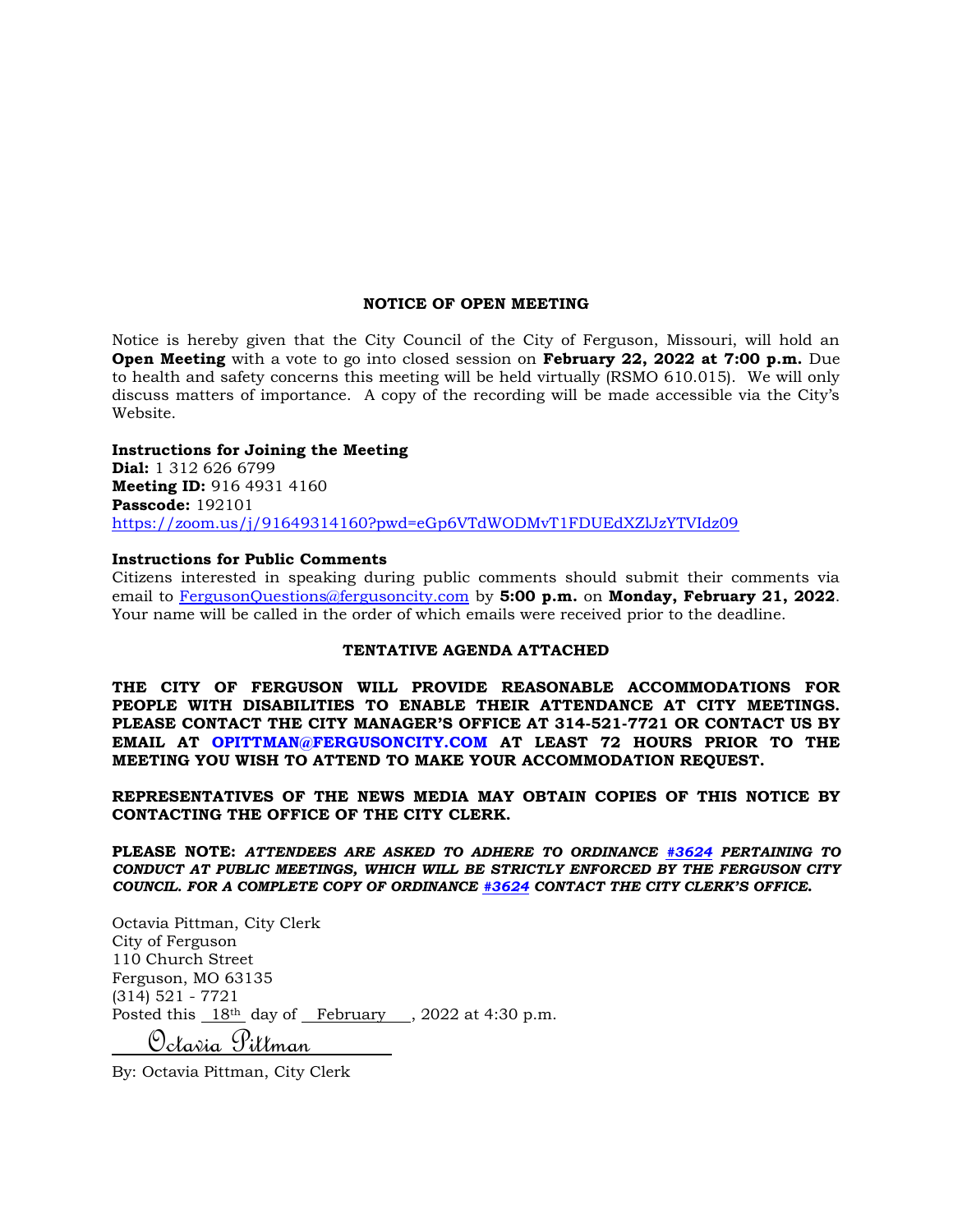# **CITY OF FERGUSON CITY COUNCIL MEETING FEBRUARY 22, 2022 TENTATIVE AGENDA**

# **1. OPENING CEREMONIES**

- **a.** Call To Order
- **b.** Silent Prayer
- **c.** Pledge Of Allegiance To The American Flag
- **d.** Roll Call

# **2. PUBLIC COMMENTS**

# **3. MANAGER'S REPORT**

- **a.** COVID-19 Update **Chief John Hampton**
- **b.** Community Policing Update **Chief Frank McCall**

# **4. SPECIAL PRESENTATION**

- **a.** ARPA Funding Update **City Manager Eric Osterberg**
- **b.** Senior Housing Redevelopment Agreement **City Manager Eric Osterberg**
- **c.** Conflict of Interest Policy Recommendation **Neighborhood Policing Steering Committee**

# **5. PUBLIC HEARING**

**a.** Shall A [Special Use Permit](https://www.fergusoncity.com/DocumentCenter/View/5610/3156-pershall-road-public-hearing-notice-for-02-22-2022-council-hearing) Be Issued To Operate An Event Center/Bar Located At 3156 Pershall Road. The Parcel Is Currently Zoned C-2, Planned Commercial

## **6. CONSENT AGENDA**

## **a. CITY COUNCIL MEETING MINUTES**

- **i.** Special Meeting Minutes: [February 3, 2022;](https://www.fergusoncity.com/DocumentCenter/View/5613/Council-special-meeting-minutes-020322) [February 8, 2022](https://www.fergusoncity.com/DocumentCenter/View/5614/Council-special-meeting-minutes-020822)
- **ii.** Regular Meeting Minutes: [February 8, 2022](https://www.fergusoncity.com/DocumentCenter/View/5612/Council-Meeting-Minutes-020822)

## **b. BOARD/COMMISSION MEETING MINUTES**

- **c. APPOINTMENTS**
- **d. REQUESTS**
- **e. PROCLAMATIONS** 
	- **i. [Black History Month](https://www.fergusoncity.com/DocumentCenter/View/5608/PROC---2022-February-as-Black-History-Month)**

## **7. RESOLUTIONS**

- **a. [Resolution No.](https://www.fergusoncity.com/DocumentCenter/View/5603/Resolution-No-2022-05-ASLP-155-Adelle) 2022-05** A Resolution Of The City Of Ferguson, Missouri, Authorizing The City Manager To Transfer Ownership Of Select Properties From The City Of Ferguson To Brenda And Billy Gulledge
- **b. [Resolution No. 2022-06](https://www.fergusoncity.com/DocumentCenter/View/5604/Resolution-No-2022-06-ENTERPRISE-LEASE-AGREEMENT1)** A Resolution Authorizing The City Of Ferguson To Enter Into A Master Equity Lease Agreement With Enterprise FM Trust To Lease Vehicles
- **c. [Resolution No. 2022-07](https://www.fergusoncity.com/DocumentCenter/View/5606/Resolution-No-2022-07-Farmers-Market)** A Resolution Authorizing The City Manager To Enter Into And Execute A Contract For Management Of The Ferguson Farmers Market
- **d. [Resolution No. 2022-08](https://www.fergusoncity.com/DocumentCenter/View/5607/Resolution-No-2202-08-new-concept-construction-firehouse-2)** A Resolution Authorizing The City Manager To Execute A Contract Between The City Of Ferguson And New Concept Construction To Repair The Concrete Pavement At Firehouse 2